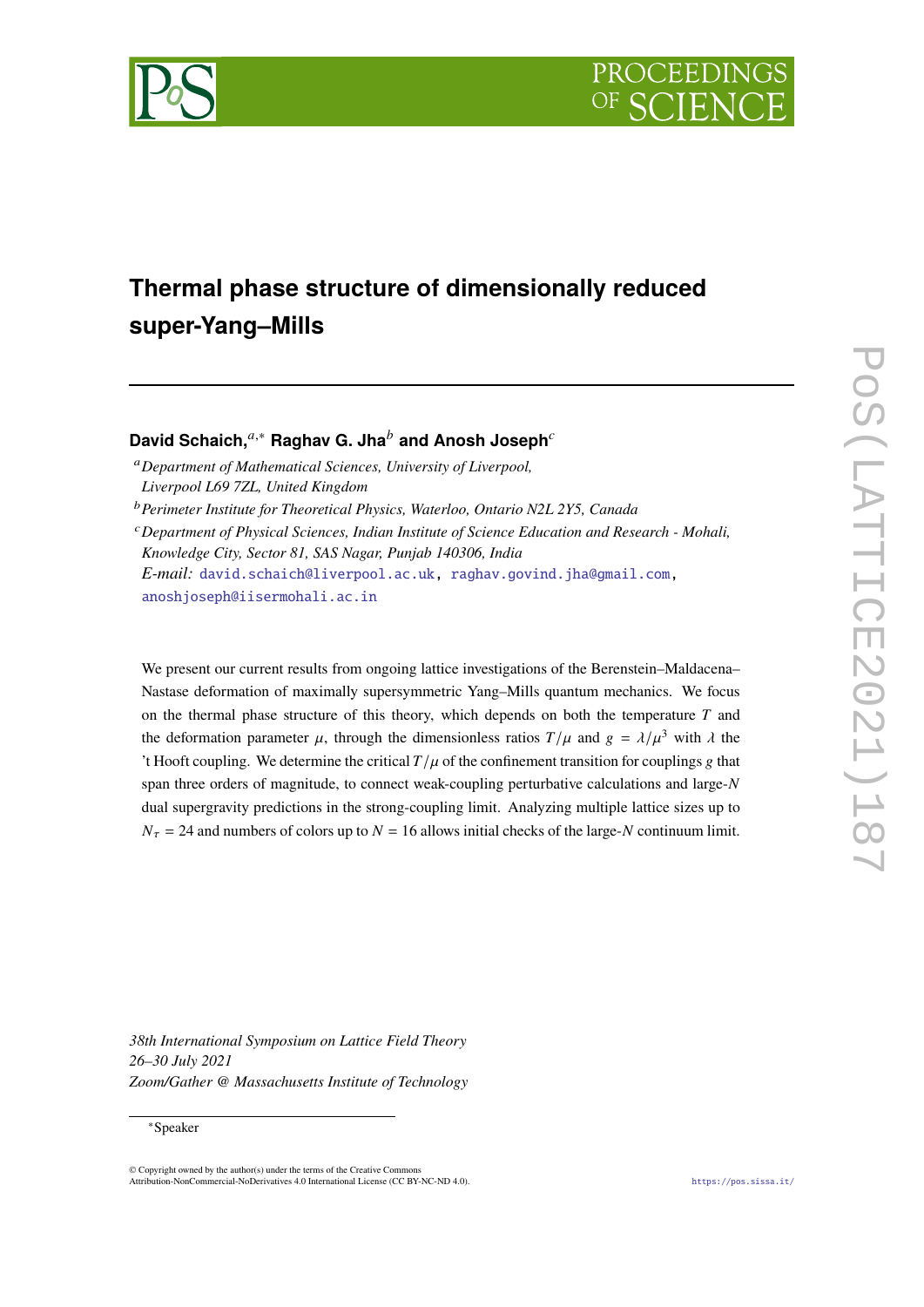### **1. Introduction**

There has been considerable recent interest and progress in the use of lattice field theory to non-pertubatively regularize and analyze supersymmetric quantum field theories. As reviewed by Ref. [\[1\]](#page-7-0), dimensional reduction is a promising means to avoid some of the challenges inherent in lattice supersymmetry, many of which arise from the explicit breaking of the super-Poincaré algebra due to the lattice discretization of space-time. By dimensionally reducing supersymmetric theories all the way down to  $(0+1)$ -dimensional quantum mechanics, we end up with significantly simpler systems to analyze. In addition to reducing the number of degrees of freedom, which makes these theories promising targets for near-term quantum simulation  $[2-5]$  $[2-5]$ , the dimensionally reduced systems also tend to be super-renormalizable. In many cases a one-loop counterterm calculation suffices to restore supersymmetry in the continuum limit [\[6\]](#page-8-1), with no need for the numerical fine-tuning typically required in higher dimensions.

At the same time, these dimensionally reduced theories can often retain interesting nonperturbative dynamics worthy of lattice investigation. This is certainly the case for the dimensional reduction of maximally supersymmetric Yang–Mills (SYM) theory with  $Q = 16$  supercharges and gauge group SU(N). The large-N limit of  $Q = 16$  SYM quantum mechanics is conjectured to be 'holographically' dual to the strong-coupling (M-theory) limit of Type IIA string theory [\[7–](#page-8-2)[9\]](#page-8-3). Such SYM quantum mechanics systems consist of balanced collections of interacting bosonic and fermionic  $N \times N$  matrices at a single spatial point, and for this reason they are frequently called matrix models.

When considering importance-sampling Monte Carlo analyses of dimensionally reduced SYM, one complication is the presence of flat directions and the resulting integration over a non-compact moduli space, which leaves the thermal partition function ill-defined. Some deformation of the theory is required in order to lift these flat directions, stabilize numerical calculations, and obtain a well-defined thermal partition function. A particularly interesting deformation of  $Q = 16$ SYM quantum mechanics is the one introduced by Berenstein, Maldacena and Nastase (BMN) in Ref. [\[10\]](#page-8-4). This introduces a dimensionful deformation parameter  $\mu$ , which can be combined with the dimensionful 't Hooft coupling  $\lambda = g_{YM}^2 N$  to define a dimensionless coupling  $g = \lambda/\mu^3$  that maps directly between the lattice and continuum theories. Similarly, the temperature will appear through the dimensionless ratio  $T/\mu$ .

The resulting 'BMN model' introduces non-zero masses for the nine scalars and sixteen fermions of the theory, explicitly breaking an SO(9) global symmetry (corresponding to the compactified spatial directions of ten-dimensional  $N = 1$  SYM) down to SO(6)  $\times$  SO(3). Notably, it preserves all  $Q = 16$  supercharges of the theory, and along with them the holographic connection to M-theory, now formulated on the maximally supersymmetric 'pp-wave' background of 11d supergravity that involves plane-fronted waves with parallel rays. This has allowed numerical construction of dual supergravity solutions [\[11\]](#page-8-5), which predict the critical  $T/\mu$  of a first-order confinement transition in the limit of large  $N$  and strong coupling  $g$ .

In this proceedings we present our current results from ongoing lattice investigations of the thermal phase structure of the BMN model, updating Ref. [\[12\]](#page-8-6). We begin in the next section by summarizing the simple lattice formulation that we use in our numerical calculations, also commenting on discretization artifacts and Pfaffian phase fluctuations. In Section [3](#page-4-0) we review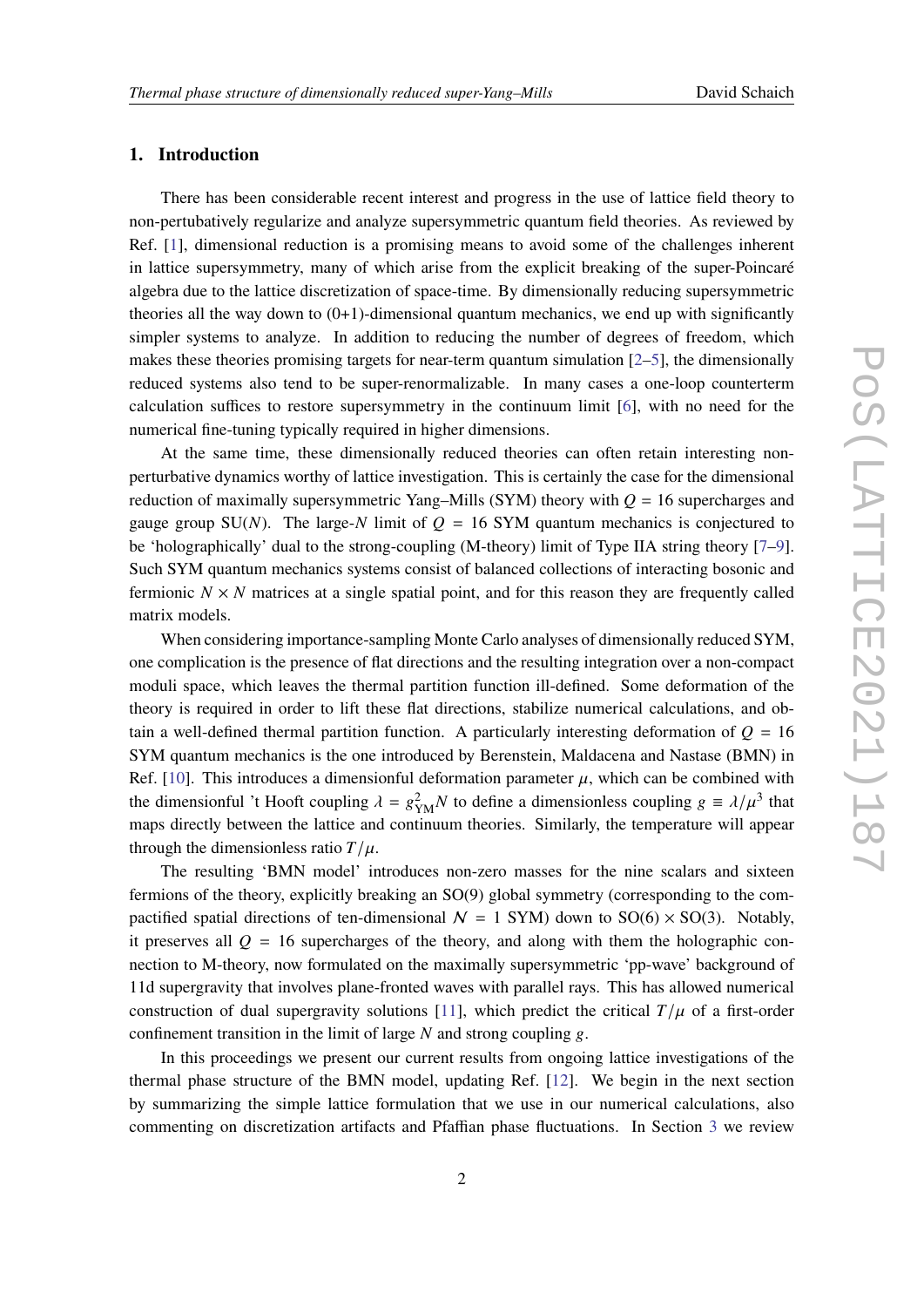our numerical calculations and compare our results with weak-coupling perturbation theory and strong-coupling holography. Finally we conclude in Section [4](#page-7-2) by briefly reviewing the few steps remaining to finalize our work.

#### **2. Lattice formulation**

As mentioned above, reducing ten-dimensional  $N = 1$  SYM down to (0+1)-dimensional quantum mechanics introduces an SO(9) global symmetry corresponding to the nine compactified spatial directions. At the same time, the components of the gauge field in those nine directions become a set of scalars  $X_i$  with  $i = 1, \dots, 9$ . The remaining temporal component of the gauge field appears in the covariant derivative  $D_{\tau}$ . These bosonic degrees of freedom, and the sixteen fermions  $\Psi_{\alpha}$  with  $\alpha = 1, \dots, 16$ , are all  $N \times N$  matrices transforming in the adjoint representation of the  $SU(N)$  gauge group. A non-zero temperature T is introduced by imposing a finite temporal extent  $\beta = 1/T$  with supersymmetry-breaking thermal boundary conditions—periodic for the bosons and anti-periodic for the fermions. According to holography, at low temperatures with approximate supersymmetry this system corresponds to a black-hole geometry in the dual supergravity.

With the gauge group generators normalized as Tr  $[T^AT^B] = -\delta_{AB}$ , the continuum action of the BMN model is

$$
S = S_0 + S_\mu
$$
\n
$$
S_0 = \frac{N}{4\lambda} \int_0^\beta d\tau \operatorname{Tr} \left[ - (D_\tau X_i)^2 + \Psi_\alpha^T \gamma_{\alpha\beta}^T D_\tau \Psi_\beta - \frac{1}{2} \sum_{i < j} \left[ X_i, X_j \right]^2 + \frac{1}{\sqrt{2}} \Psi_\alpha^T \gamma_{\alpha\beta}^i \left[ X_i, \Psi_\beta \right] \right]
$$
\n
$$
S_\mu = -\frac{N}{4\lambda} \int_0^\beta d\tau \operatorname{Tr} \left[ \left( \frac{\mu}{3} X_1 \right)^2 + \left( \frac{\mu}{6} X_A \right)^2 + \frac{\mu}{4} \Psi_\alpha^T \gamma_{\alpha\beta}^{123} \Psi_\beta - \frac{\sqrt{2}\mu}{3} \epsilon_{IJK} X_I X_J X_K \right],
$$
\n(1)

where  $\gamma^{\tau}$  and  $\gamma^{i}$  are ten 16 × 16 Euclidean gamma matrices, with  $\gamma^{123} \equiv \frac{1}{3!} \epsilon_{IJK} \gamma^{I} \gamma^{J} \gamma^{K}$  and

$$
\gamma^{\tau} = \begin{pmatrix} 0 & I_8 \\ I_8 & 0 \end{pmatrix}
$$

<span id="page-2-0"></span>.

The  $S_0$  in Eq. [1](#page-2-0) is the dimensionally reduced SYM action, while  $S_\mu$  is the BMN deformation, in which the indices I, J, K = 1, 2, 3 while  $A = 4, \dots 9$ . As advertised in the introduction, this produces explicit  $SO(9) \rightarrow SO(6) \times SO(3)$  global symmetry breaking and splits the nine scalars into a set of six  $X_A$  and a set of three  $X_I$ . These two sets of scalars have different  $\mu$ -dependent masses, and the latter participate in the trilinear interaction known as the 'Myers term'.

In our work we employ a simple lattice discretization of this system, replacing the covariant derivative by the nearest-neighbor lattice finite-difference operator

$$
\mathcal{D}_{\tau} = \begin{pmatrix} 0 & \mathcal{D}_{\tau}^{+} \\ \mathcal{D}_{\tau}^{-} & 0 \end{pmatrix} \qquad \qquad \mathcal{D}_{\tau}^{+} \Psi(n) = U_{\tau}(n) \Psi(n+1) U_{\tau}^{\dagger}(n) - \Psi(n), \qquad (2)
$$

where  $\Psi(n)$  are the fermions at lattice site n,  $U_{\tau}(n)$  is the SU(N) Wilson gauge link connecting site  $n + 1$  (on the right) to  $n$  (on the left), and  $\mathcal{D}^-$  is the adjoint of  $\mathcal{D}^+$ . Although more elaborate lattice constructions have been employed by Refs. [\[9,](#page-8-3) [13\]](#page-8-7), it is valuable to compare calculations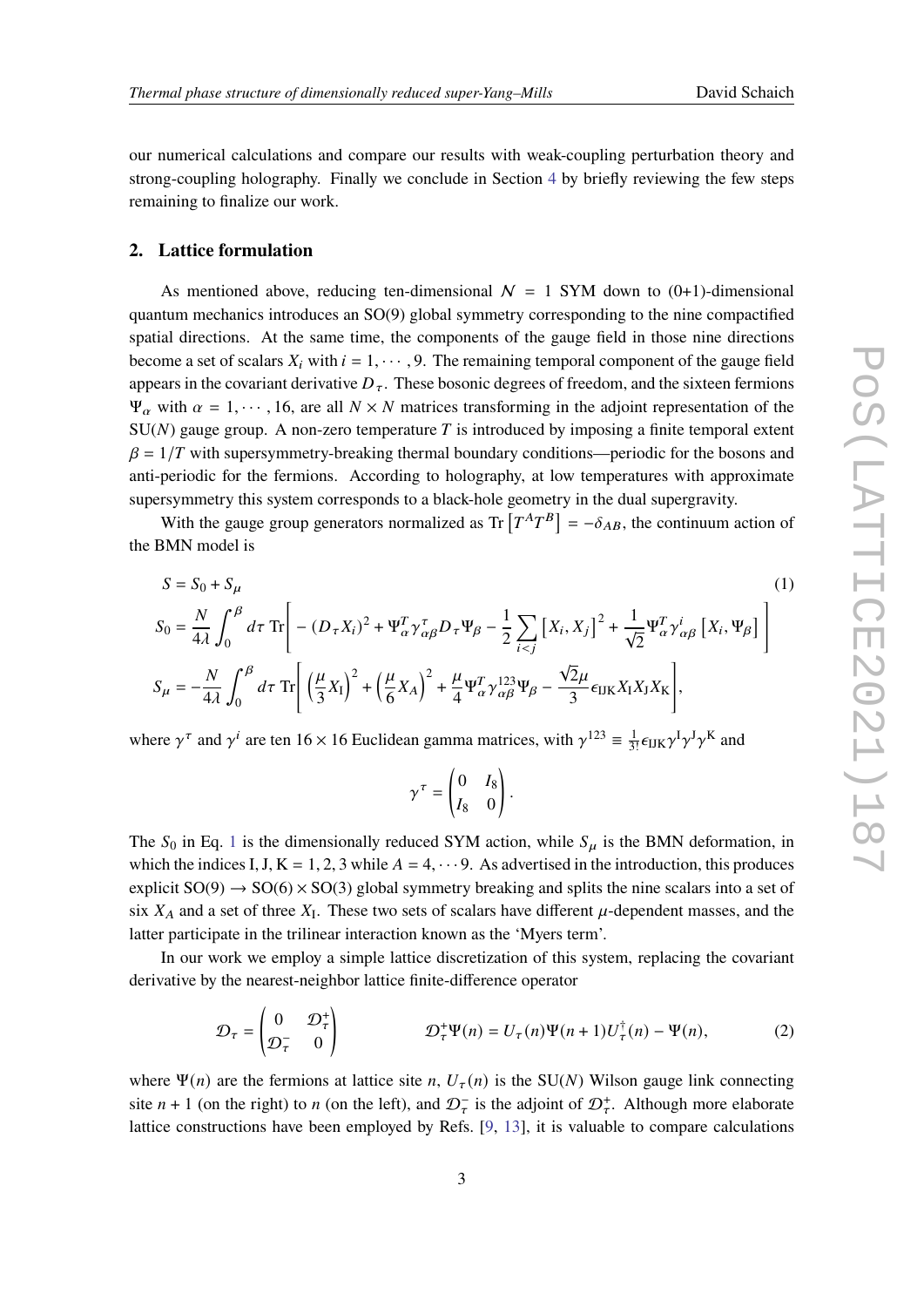<span id="page-3-2"></span>

**Figure 1:** The breaking of the SO(6) global symmetry quantified by Eq. [3,](#page-3-0) plotted against  $1/N<sub>\tau</sub>$  for three SU(4) systems with different g and  $T/\mu$ . In each case the splitting vanishes in the  $N_{\tau} \to \infty$  continuum limit, confirming that this is merely a discretization artifact.

using a variety of formulations. Our discretization produces the correct number of fermion degrees of freedom, with no extraneous 'doublers'. However, it does break supersymmetry, for instance by identifying the scalars and fermions with lattice sites, in contrast to the gauge links between neighboring sites. We retain thermal boundary conditions and a finite temperature, with  $\beta = 1/T =$  $aN_{\tau}$  divided into  $N_{\tau}$  sites separated by lattice spacing 'a'. The dimensionless lattice parameters  $\mu_{\text{lat}} = a\mu$  and  $\lambda_{\text{lat}} = a^3 \lambda$  are combined just like the corresponding continuum quantities to continue working in terms of  $g = \lambda_{\text{lat}} / \mu_{\text{lat}}^3$  and  $T/\mu = 1/(N_{\tau} \mu_{\text{lat}})$ .

Our numerical calculations use the standard rational hybrid Monte Carlo (RHMC) algorithm, which we have implemented in the publicly available parallel software package for lattice supersymmetry presented by Ref.  $[14]$ .<sup>[1](#page-3-1)</sup> As initially reported in Ref.  $[12]$ , our simple lattice action produces apparent discretization artifacts that can be significant for small  $N<sub>\tau</sub>$  at strong couplings g. Specifically, we have observed the six gauge-invariant Tr  $[X_A^2]$  splitting into a set of two with larger values and a set of four with smaller values (but still significantly larger than the three Tr  $[X_1^2]$ ). This implies a breakdown of the expected SO(6) symmetry, which we quantify by defining the ratio

<span id="page-3-0"></span>
$$
R_{\text{SO}(6)} \equiv \frac{\left\langle \text{Tr}\left[X_{(2)}^2\right]\right\rangle - \left\langle \text{Tr}\left[X_{(4)}^2\right]\right\rangle}{\left\langle \text{Tr}\left[X_{(6)}^2\right]\right\rangle},\tag{3}
$$

where  $\langle \text{Tr} \, \lbrack x^2 \rbrack$  $\binom{2}{2}$ ,  $\left\langle \text{Tr} \left[ X_{(1)}^2 \right] \right\rangle$  $\binom{2}{4}$  and  $\left\langle \text{Tr} \left[ X_{(1)}^2 \right] \right\rangle$  $\binom{2}{6}$  average over the two larger traces, the four smaller traces and all six of them, respectively. In Fig. [1](#page-3-2) we plot this ratio for three systems with relatively strong  $g = 0.001-0.01$ , considering a small SU(4) gauge group in order to access large lattice sizes up to  $N_{\tau} = 128$  close to the continuum limit. This figure shows that the SO(6) breaking vanishes linearly in the  $N_{\tau} \rightarrow \infty$  continuum limit, confirming that it is merely a discretization artifact.

Just as for  $Q = 16$  SYM in higher dimensions [\[1,](#page-7-0) [15\]](#page-8-9), integrating over the fermions in the BMN model produces the complex Pfaffian of the fermion operator, which obstructs importance sampling approaches including the RHMC algorithm. In our calculations we address this issue by 'quenching' the Pfaffian phase  $e^{i\phi} \rightarrow 1$ , and need to check whether the phase-quenched (pq)

<span id="page-3-1"></span><sup>1</sup>[github.com/daschaich/susy](https://github.com/daschaich/susy)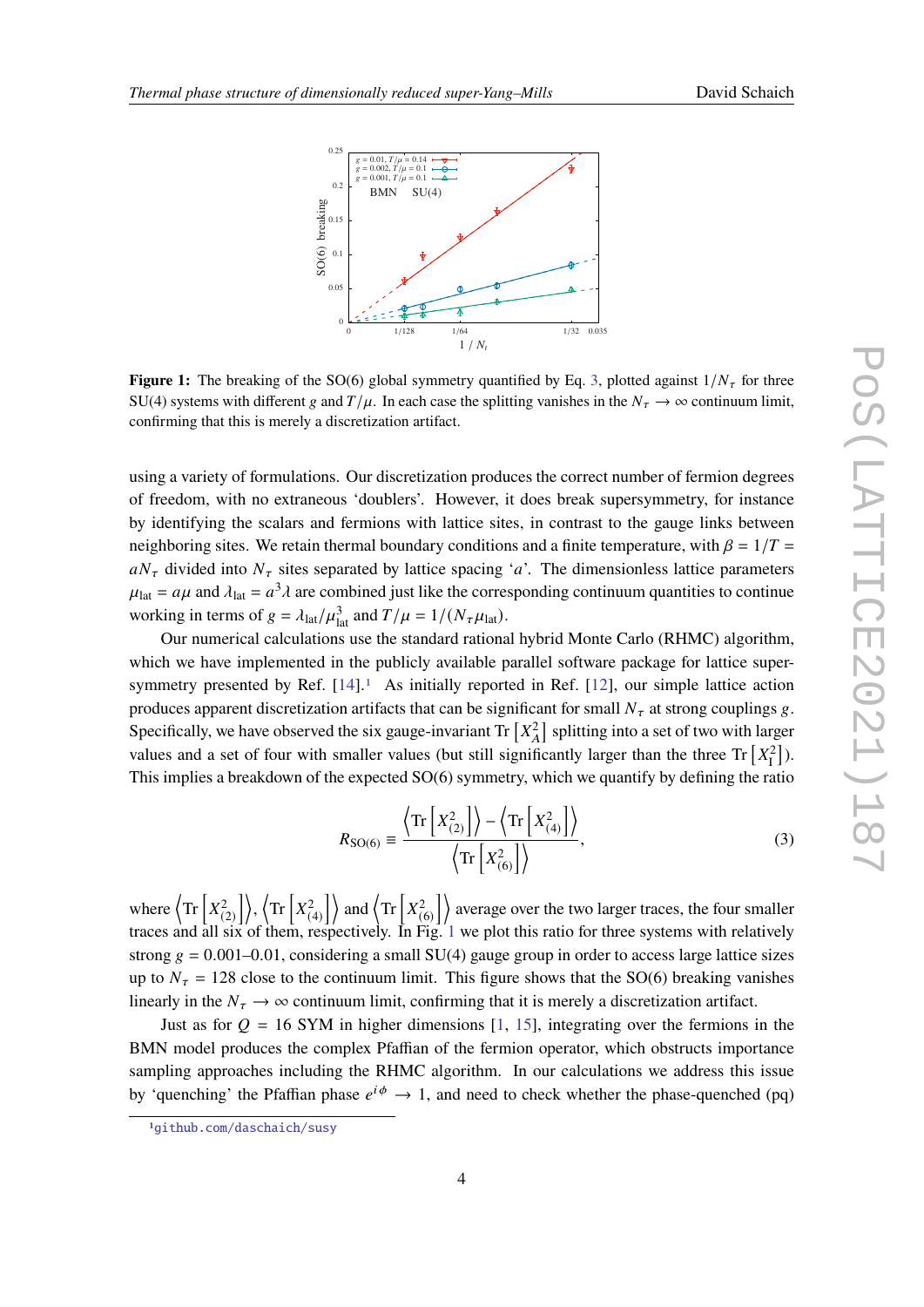<span id="page-4-1"></span>

**Figure 2:** Pfaffian phase fluctuations. Left:  $Re(\langle e^{i\phi} \rangle_{\text{no}})$  vs.  $\lambda_{\text{lat}} \propto 1/N_{\tau}^3$  for gauge group SU(4) confirms that the Pfaffian becomes real and positive in the  $N_\tau \to \infty$  continuum limit. **Right:** Larger fluctuations for larger g with gauge group SU(8) and  $N_{\tau} = 8$  are likely related to small- $N_{\tau}$  calculations becoming unstable.

expectation value  $\langle e^{i\phi} \rangle_{\text{pq}} \approx 1$  in order for this to be a good approximation. Figure [2](#page-4-1) carries out this check for SU(4) and SU(8) gauge groups, plotting the real part of  $\langle e^{i\phi} \rangle_{\text{no}}$ , which deviates from unity due to fluctuations around the positive real axis. The left plot in this figure shows these fluctuations vanishing in the  $N_{\tau} \rightarrow \infty$  continuum limit, thanks to  $\lambda_{\text{lat}} = \frac{g}{\sqrt{T_{\text{tot}}}}$  $\frac{g}{(T/\mu)^3 N_{\tau}^3} \to 0$  with fixed g and  $T/\mu$  [\[1,](#page-7-0) [15\]](#page-8-9). The right plot fixes  $N_{\tau} = 8$  and demonstrates that Pfaffian phase fluctuations increase significantly for stronger couplings  $g$ , contributing to instabilities we observe in  $SU(8)$  $N_{\tau} = 8$  calculations with  $g \ge 0.01$ .

#### <span id="page-4-0"></span>**3. Computational strategy and current results**

Despite the simplifications offered by investigating the  $(0+1)$ -dimensional BMN model, studying the thermal phase structure requires generating a large number of lattice ensembles with the RHMC algorithm. We adopt the following strategy for these computations.

- We need to consider several  $SU(N)$  gauge groups in order to probe the large-N limit where holographic duality is based. In this work we compare  $N = 8$ , 12 and 16, in addition to the SU(4) tests of the continuum limit in Fig. [1.](#page-3-2)
- For each N, we need to consider several lattice sizes  $N_{\tau}$  in order to check the  $N_{\tau} \rightarrow \infty$ continuum limit. For this purpose we are using  $N_{\tau} = 8$ , 16 and 24.
- For each  $\{N, N_{\tau}\}\$ , we need to consider a range of dimensionless couplings  $g = \lambda_{\text{lat}}/\mu_{\text{lat}}^3$ reaching from the weak-coupling perturbative regime as close to the strong-coupling holographic regime as we can reach while keeping the numerical calculations stable. Overall we investigate four  $g = 0.00001, 0.0001, 0.001$  and 0.01, focusing our most expensive SU(16) calculations on the stronger  $g = 0.001$  and 0.01 that are less stable for smaller  $\{N, N_{\tau}\}.$
- This procedure leaves us with 25 distinct  $\{N, N_{\tau}, g\}$ , for each of which we need to scan in  $T/\mu$  around the confinement transition. We begin in the deconfined phase and systematically lower  $T/\mu$  through the transition and into the confined phase, initializing each ensemble with a thermalized configuration generated at slightly higher  $T/\mu$ . Following these initial scans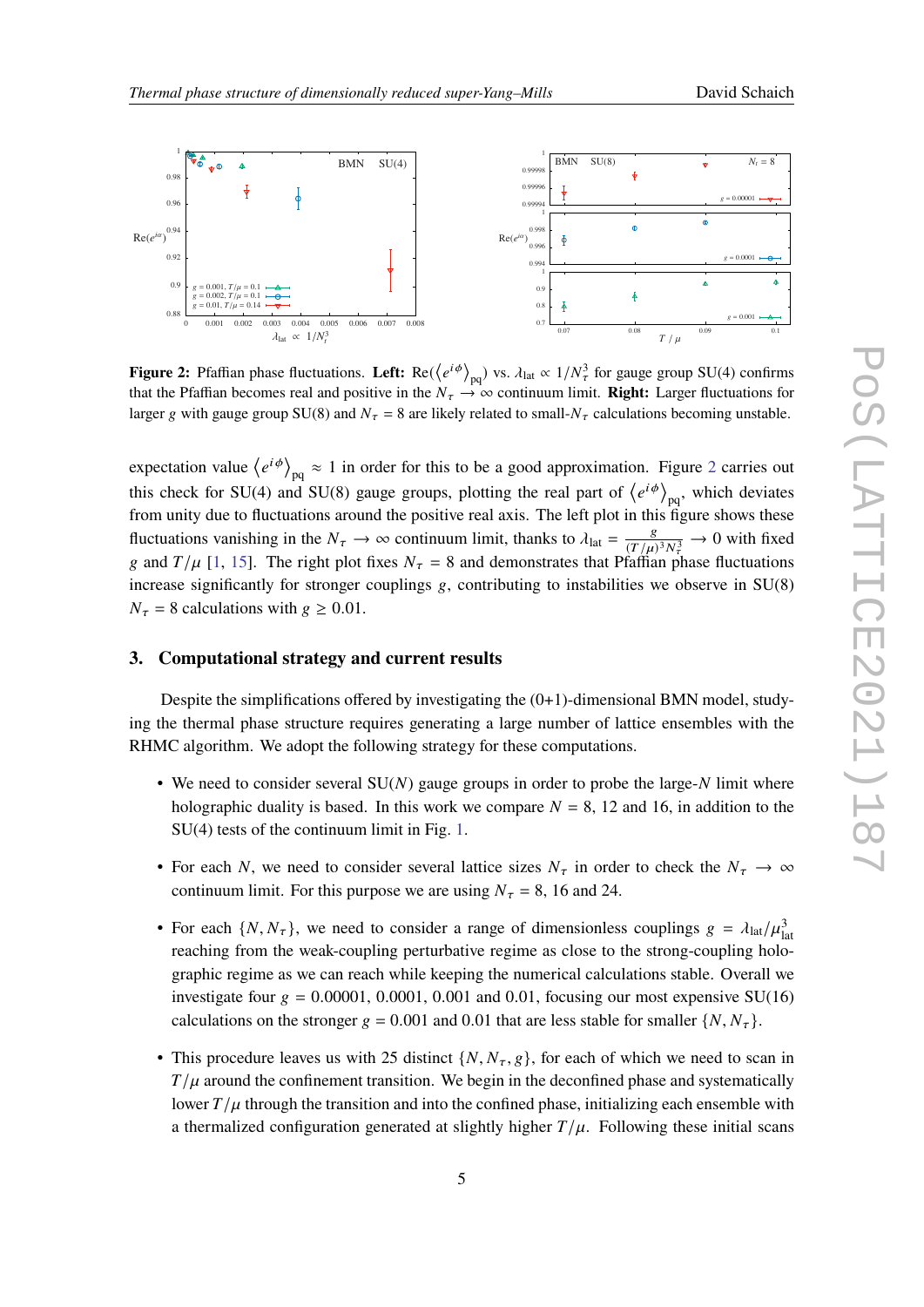<span id="page-5-0"></span>

**Figure 3:** The Polyakov loop magnitude (left) and its susceptibility (right) vs.  $T/\mu$  for gauge group SU(12) with  $N_{\tau} = 16$ , considering four  $10^{-5} \le g \le 10^{-2}$ . The left panel includes preliminary interpolations using a sigmoid ansatz, which predict critical  $T/\mu$  values consistent with the peaks in the susceptibilities. The transition clearly moves to larger  $T/\mu$  for stronger couplings g.

<span id="page-5-1"></span>

**Figure 4:** As in Fig. [3,](#page-5-0) the Polyakov loop magnitude (**left**) and its susceptibility (**right**) vs.  $T/\mu$  for  $g = 0.01$ with  $N_{\tau} = 24$ , considering all three SU(N) gauge groups with  $N = 8$ , 16 and 24. The transition becomes sharper as  $N$  increases, with the heights of the susceptibility peaks consistent with a first-order transition.

with relatively large  $\Delta(T/\mu) = 0.008$ –0.01, we carry out refined scans around the transition region with smaller  $\Delta(T/\mu) = 0.001 - 0.002$ .

Not counting the SU(4) continuum limit study in Fig. [1,](#page-3-2) we have generated 333 ensembles for our phase diagram study, with up to 50,000 molecular dynamics time units per ensemble.

One observable sensitive to the confinement transition of interest is the Polyakov loop, some representative results for which we present in Fig. [3.](#page-5-0) Fixing the gauge group SU(12) and  $N<sub>\tau</sub> =$ 16, this figure shows both magnitude of the Polyakov loop,  $|PL|$ , as well as the corresponding susceptibility  $\chi_{[PL]}$  for all four  $g = 0.00001, 0.0001, 0.001$  and 0.01. By interpolating |PL| using a simple four-parameter sigmoid ansatz [\[14\]](#page-8-8), we extract values for the critical  $T/\mu$  of the confinement transition, which are consistent with the peaks in the susceptibilities. The transition clearly moves to larger  $T/\mu$  for stronger couplings g. While all the ensembles going into this plot have already been generated, the interpolations themselves are preliminary and we continue to experiment with alternate analyses that will inform our estimates of systematic uncertainties on  $(T/\mu)_{\text{crit}}$ .

In Fig. [4](#page-5-1) we show a different subset of our Polyakov loop results, again presenting  $|PL|$  and the corresponding susceptibility, but now fixing  $g = 0.01$  and  $N<sub>\tau</sub> = 24$  while varying the SU(N) gauge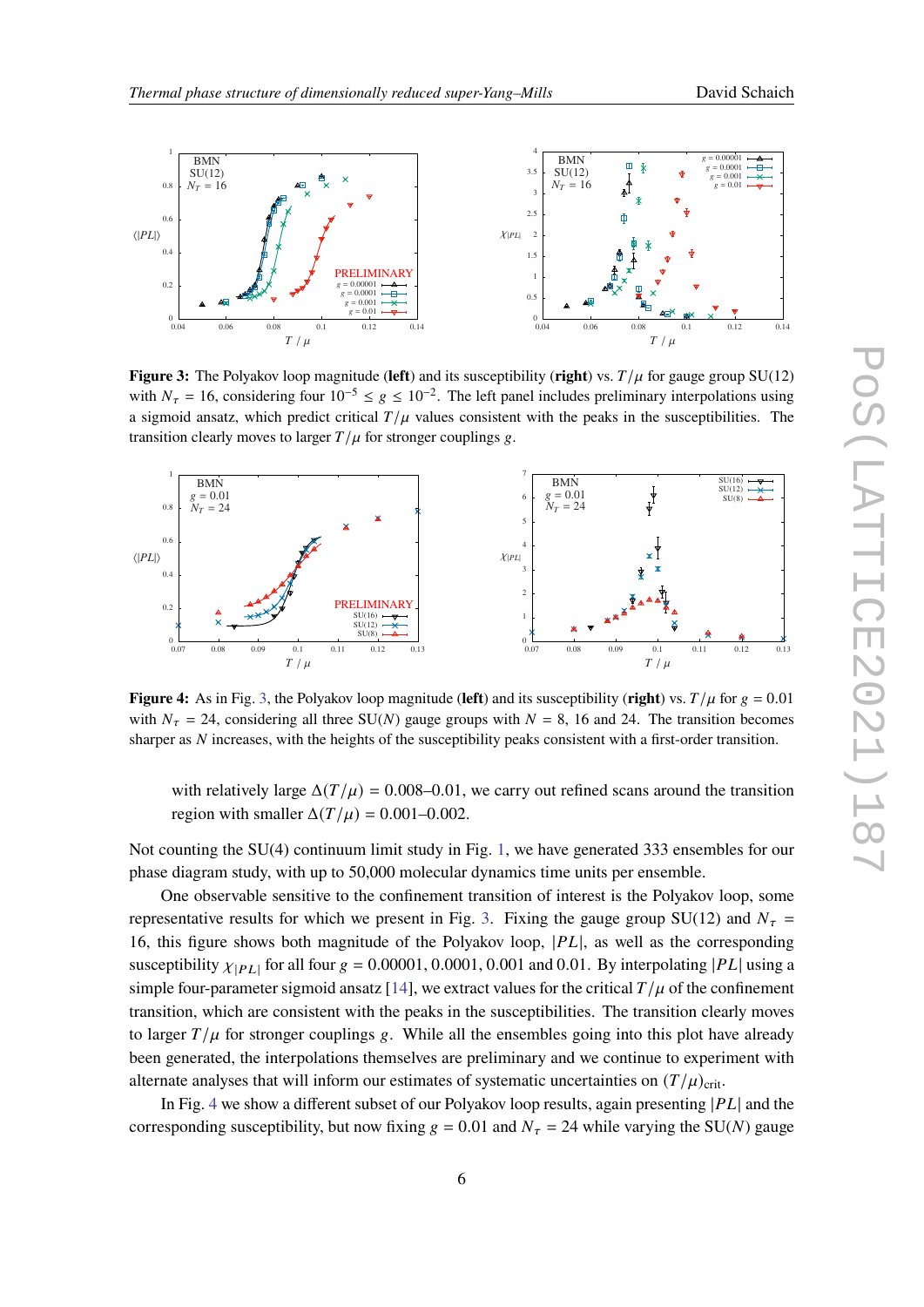<span id="page-6-1"></span>

**Figure 5:** Continuum-extrapolated lattice results for the BMN phase diagram in the plane of critical  $T/\mu$ vs. the coupling  $g$  (times the factor of 27 appropriate for perturbative expansions). The lattice results agree with the blue perturbative curve from Eq. [4](#page-6-0) for sufficiently weak coupling. As  $g$  increases they approach the large-N strong-coupling holographic prediction shown in red. Systematic uncertainties on  $(T/\mu)_{\text{crit}}$  remain to be finalized.

group with  $N = 8$ , 12 and 16. As expected, the transition becomes sharper as N increases towards the  $N^2 \to \infty$  thermodynamic limit. In particular, the maximum heights of the susceptibility peaks are consistent with the  $N^2$  scaling proportional to the number of degrees of freedom that would be expected at a first-order transition.

Such a first-order BMN confinement transition is predicted both by perturbative calculations in the weak-coupling regime as well as by dual supergravity calculations for strong couplings  $g = \lambda_{\text{lat}}/\mu_{\text{lat}}^3 \rightarrow \infty$  with  $N \rightarrow \infty$  and  $T/\lambda^{1/3} = 1/(N_{\tau} \lambda_{\text{lat}}^{1/3}) \ll 1$ . In particular, in the  $g \rightarrow 0$  limit NNLO perturbation theory (with expansion parameter  $27g$ ) produces [\[16](#page-8-10)[–18\]](#page-8-11)

<span id="page-6-0"></span>
$$
\lim_{g \to 0} \frac{T}{\mu} \bigg|_{\text{crit}} = \lim_{g \to 0} \frac{1}{12 \log 3} \left( 1 + \frac{2^6 \cdot 5}{3^4} (27g) - C_{\text{NNLO}} (27g)^2 + O\left(27^3 g^3\right) \right) \approx 0.076 \qquad (4)
$$
\n
$$
C_{\text{NNLO}} = \frac{23 \cdot 19927}{2^2 \cdot 3^7} + \frac{1765769 \log 3}{2^4 \cdot 3^8}.
$$

According to Ref. [\[11\]](#page-8-5), in the strong-coupling holographic regime this critical value should increase to  $\lim_{g\to\infty}\frac{T}{u}$  $\frac{T}{\mu}$  = 0.10[5](#page-6-1)905(57). In Fig. 5 we show how our non-perturbative lattice results connect these two regimes, starting off consistent with perturbation theory for  $g \leq 0.0001$  and then monotonically increasing towards the holographic prediction for stronger couplings. While the systematic uncertainties on our results for  $(T/\mu)_{\text{crit}}$  remain to be finalized, the points in Fig. [5](#page-6-1) include extrapolations to the continuum limit, and show no visible dependence on  $8 \le N \le 16$ .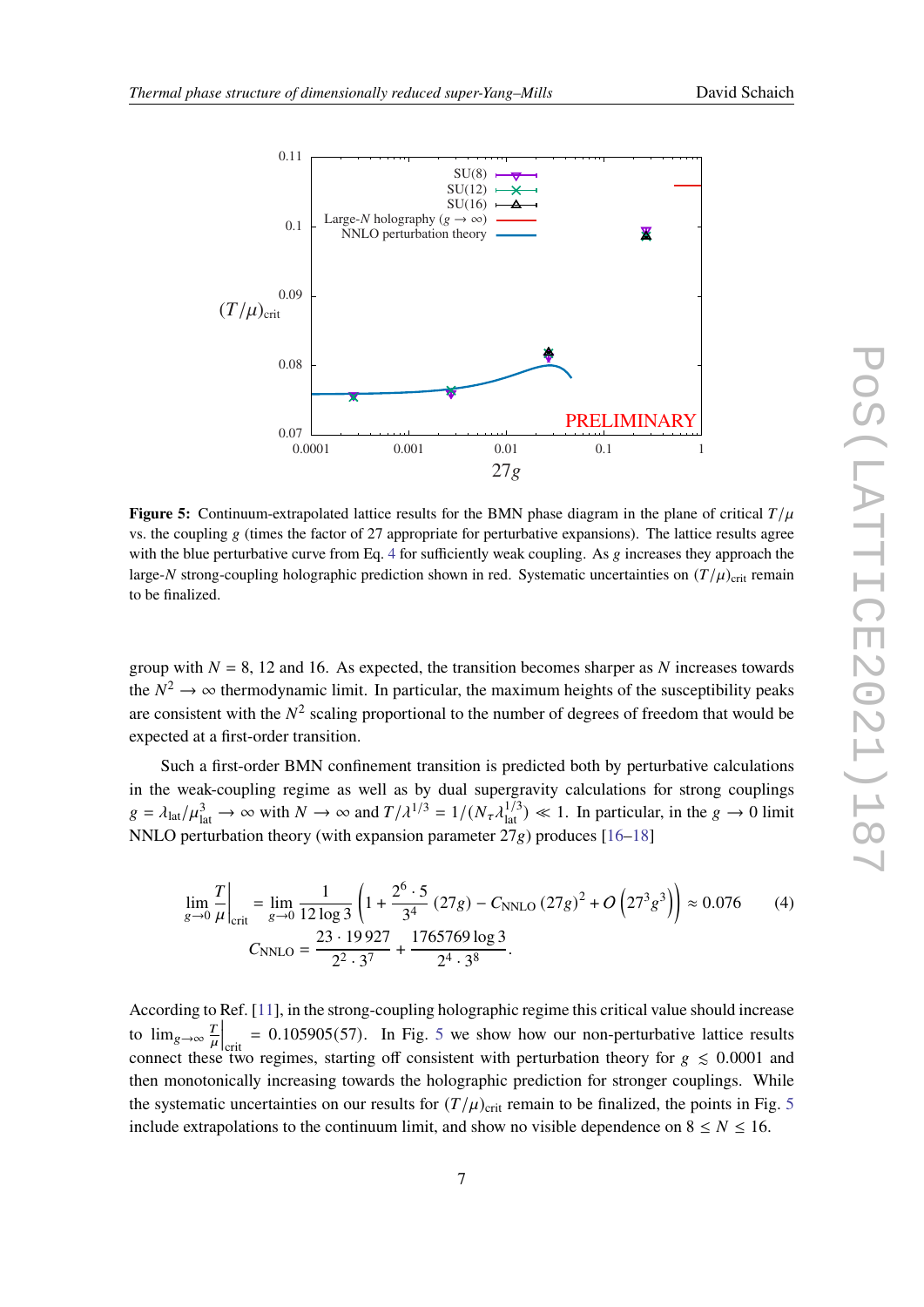#### <span id="page-7-2"></span>**4. Outlook and next steps**

In this proceedings we have reviewed our ongoing lattice investigations of the BMN deformation of dimensionally reduced SYM. In addition to our main focus on the thermal phase structure of this model, we summarized our simple lattice formulation, confirming that SO(6) breaking we have observed is a discretization artifact that vanishes in the continuum limit, where the Pfaffian phase is also real and positive, with no sign problem. The non-perturbative lattice results we have obtained for the critical  $T/\mu$  of the BMN confinement transition are able to connect weak-coupling perturbative expectations and large-N dual supergravity predictions in the strong-coupling limit. The multiple  $SU(N)$  gauge groups and lattice sizes we have analyzed allow extrapolations to the continuum limit, indicate that the transition is first order, and show no visible dependence of  $(T/\mu)_{\text{crit}}$  on N.

Although we have completed all RHMC ensemble generation for this project, we continue to work on finalizing our systematic uncertainty estimates for  $(T/\mu)_{\text{crit}}$ . In particular, this involves comparing results for  $(T/\mu)_{\text{crit}}$  from the sigmoid interpolations shown in Figs. [3](#page-5-0) and [4](#page-5-1) with alternate analyses of the Polyakov loop, its susceptibility, and other observables sensitive to the transition. In addition, we are also analyzing further observables including the distributions of Polyakov loop eigenvalues and the free energy of the dual black hole geometry, the latter of which can be compared with holographic predictions. More detailed comparisons of our results with those from Refs. [\[9,](#page-8-3) [13\]](#page-8-7) may provide insight into the strengths of the various lattice formulations of the BMN model that have been employed so far, providing guidance to future projects.

ACKNOWLEDGMENTS: We thank Simon Catterall, Toby Wiseman, Denjoe O'Connor, Yuhma Asano, and Masanori Hanada for helpful and interesting exchanges. RGJ's research at the Perimeter Institute for Theoretical Physics is supported in part by the Government of Canada through the Department of Innovation, Science and Economic Development Canada, and by the Province of Ontario through the Ministry of Colleges and Universities. AJ was supported in part by the Startup Research Grant (No. SRG/2019/002035) from the Science and Engineering Research Board, Government of India, and in part by a Seed Grant from the Indian Institute of Science Education and Research (IISER) Mohali. DS was supported by UK Research and Innovation Future Leader Fellowship MR/S015418/1 and STFC grant ST/T000988/1. Numerical calculations were carried out at the University of Liverpool and IISER Mohali.

#### **References**

- <span id="page-7-0"></span>[1] D. Schaich, *Progress and prospects of lattice supersymmetry*, *Proc. Sci.* **[LATTICE2018](https://doi.org/10.22323/1.334.0005)** [\(2019\) 005](https://doi.org/10.22323/1.334.0005) [[1810.09282](https://arxiv.org/abs/1810.09282)].
- <span id="page-7-1"></span>[2] H. Gharibyan, M. Hanada, M. Honda and J. Liu, *Toward simulating Superstring/M-theory on a quantum computer*, *JHEP* **2107** [\(2021\) 140](https://doi.org/10.1007/JHEP07(2021)140) [[2011.06573](https://arxiv.org/abs/2011.06573)].
- [3] A.J. Buser, H. Gharibyan, M. Hanada, M. Honda and J. Liu, *Quantum simulation of gauge theory via orbifold lattice*, *JHEP* **2109** [\(2021\) 034](https://doi.org/10.1007/JHEP09(2021)034) [[2011.06576](https://arxiv.org/abs/2011.06576)].